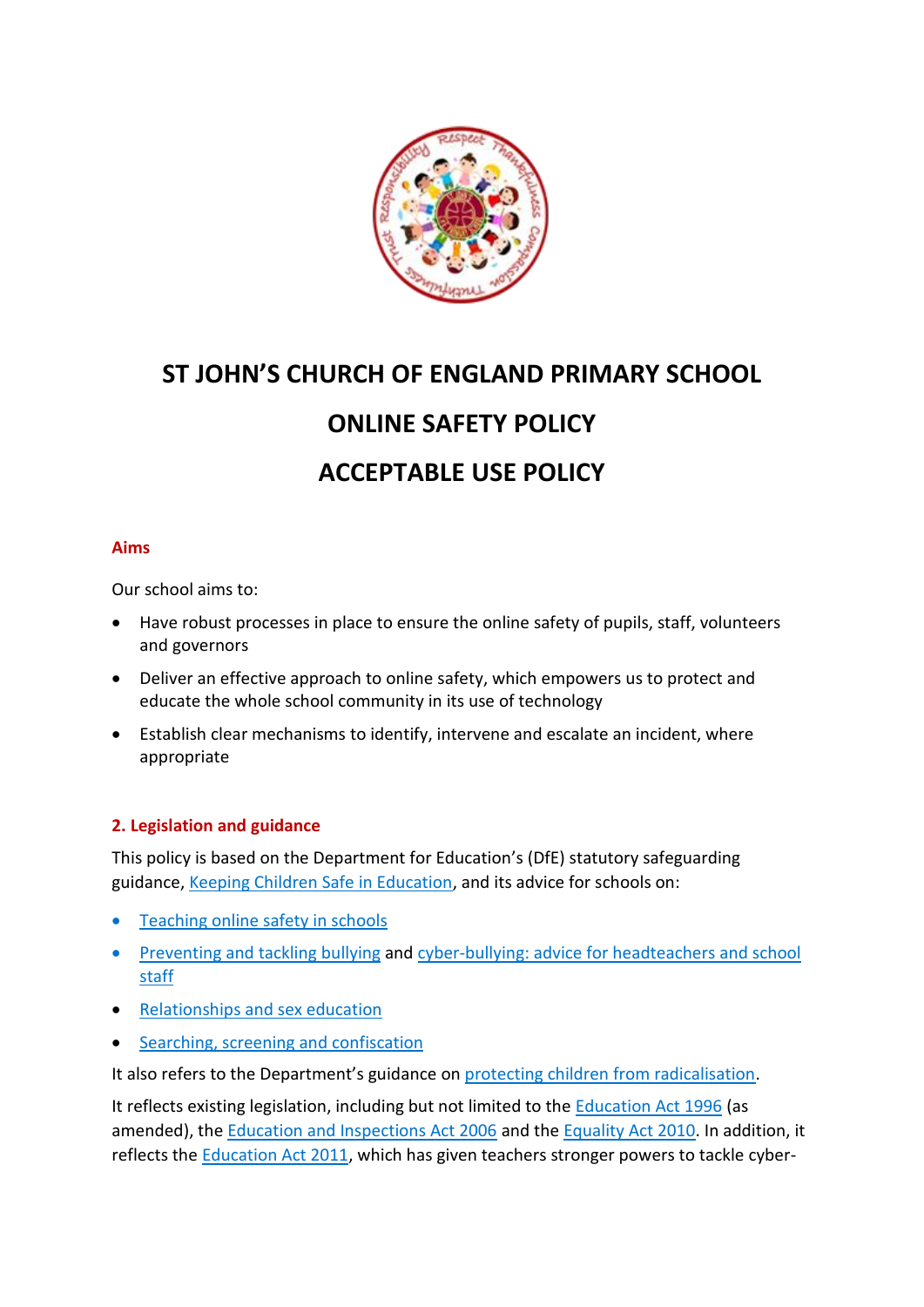bullying by, if necessary, searching for and deleting inappropriate images or files on pupils' electronic devices where they believe there is a 'good reason' to do so.

The policy also takes into account the National Curriculum computing programmes of study.

#### **Roles and responsibilities**

#### **The governing board**

The governing board has overall responsibility for monitoring this policy and holding the headteacher to account for its implementation.

The governor who oversees online safety is Cath Ascroft.

All governors will:

- Ensure that they have read and understand this policy
- Agree and adhere to the terms on acceptable use of the school's ICT systems and the internet.

#### **The headteacher**

The headteacher is responsible for ensuring that staff understand this policy, and that it is being implemented consistently throughout the school.

#### **The designated safeguarding lead**

Details of our school's DSL are set out in our child protection and safeguarding policy as well relevant job descriptions.

The DSL takes lead responsibility for online safety in school, in particular:

- Supporting the headteacher in ensuring that staff understand this policy and that it is being implemented consistently throughout the school
- Working with the headteacher, ICT manager and other staff, as necessary, to address any online safety issues or incidents
- Ensuring that any online safety incidents are logged (see appendix 5) and dealt with appropriately in line with this policy
- Ensuring that any incidents of cyber-bullying are logged and dealt with appropriately in line with the school behaviour policy
- Updating and delivering staff training on online safety (appendix 4 contains a self-audit for staff on online safety training needs)
- Liaising with other agencies and/or external services if necessary
- Providing regular reports on online safety in school to the headteacher and/or governing board

#### **The Online Safety Officer**

The Online Safety Officer is responsible for: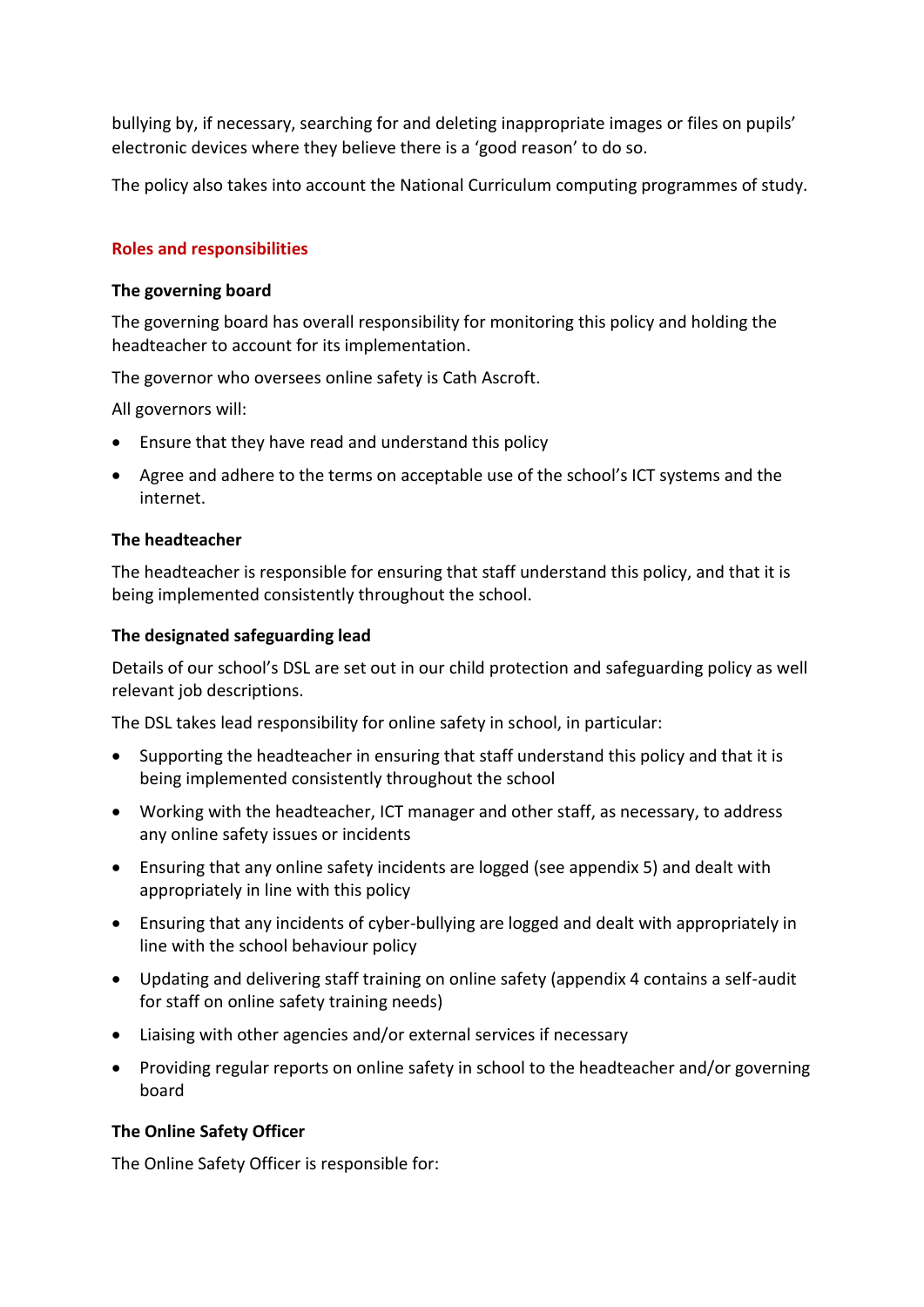- Putting in place appropriate filtering and monitoring systems, which are updated on a regular basis and keep pupils safe from potentially harmful and inappropriate content and contact online while at school, including terrorist and extremist material
- Ensuring that the school's ICT systems are secure and protected against viruses and malware, and that such safety mechanisms are updated regularly
- Conducting a full security check and monitoring the school's ICT systems on a regular basis
- Blocking access to potentially dangerous sites and, where possible, preventing the downloading of potentially dangerous files
- Ensuring that any online safety incidents are logged on CPOMS and dealt with appropriately in line with this policy
- Ensuring that any incidents of cyber-bullying are dealt with appropriately in line with the school behaviour policy

#### **All staff and volunteers**

All staff, including contractors and agency staff, and volunteers are responsible for:

- Maintaining an understanding of this policy
- Implementing this policy consistently
- Agreeing and adhering to the terms on acceptable use of the school's ICT systems and the internet, and ensuring that pupils follow the school's terms on acceptable use.
- Working with the DSL and Online Safety Officer to ensure that any online safety incidents are logged and dealt with appropriately in line with this policy
- Ensuring that any incidents of cyber-bullying are dealt with appropriately in line with the school behaviour policy

#### **Parents**

Parents are expected to:

- Notify a member of staff or the headteacher of any concerns or queries regarding this policy
- Adhere to our Acceptable Use policy available on our school website or paper copies can be requested from the school office.

Parents can seek further guidance on keeping children safe online from the following organisations and websites:

- What are the issues? [UK Safer Internet Centre](https://www.saferinternet.org.uk/advice-centre/parents-and-carers/what-are-issues)
- Hot topics [Childnet International](http://www.childnet.com/parents-and-carers/hot-topics)
- Parent factsheet [Childnet International](https://www.childnet.com/resources/parents-and-carers-resource-sheet)

#### **Visitors and members of the community**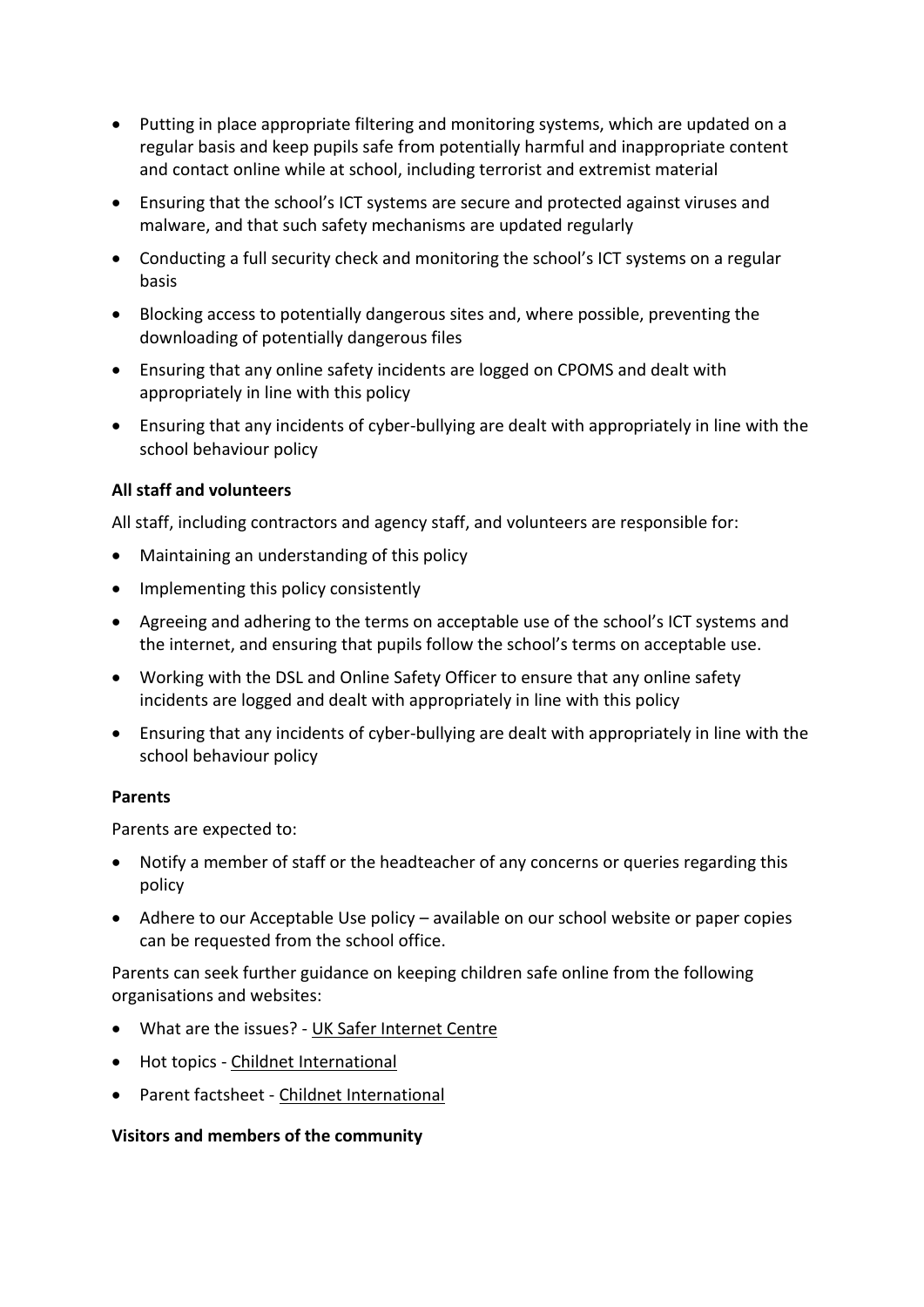Visitors and members of the community who use the school's ICT systems or internet will be made aware of this policy, when relevant, and expected to read and follow it. If appropriate, they will be expected to agree to the terms on acceptable use.

#### **Educating pupils about online safety**

Pupils will be taught about online safety as part of the curriculum:

The text below is taken from the [National Curriculum computing programmes of study.](https://www.gov.uk/government/publications/national-curriculum-in-england-computing-programmes-of-study/national-curriculum-in-england-computing-programmes-of-study)

From September 2020 **all** schools will have to teach:

- [Relationships education and health education](https://schoolleaders.thekeysupport.com/uid/8b76f587-7bf6-4994-abf0-43850c6e8d73/) in primary schools
- [Relationships and sex education and health education](https://schoolleaders.thekeysupport.com/uid/66a1d83e-2fb9-411e-91f1-fe52a09d16d1/) in secondary schools

This new requirement includes aspects about online safety. As such these expectations are outlined in italics below.

In **Key Stage 1**, pupils will be taught to:

- Use technology safely and respectfully, keeping personal information private
- Identify where to go for help and support when they have concerns about content or contact on the internet or other online technologies

Pupils in **Key Stage 2** will be taught to:

- Use technology safely, respectfully and responsibly
- Recognise acceptable and unacceptable behaviour
- Identify a range of ways to report concerns about content and contact

*By the end of primary school, pupils will know:*

- *That people sometimes behave differently online, including by pretending to be someone they are not.*
- *That the same principles apply to online relationships as to face-to-face relationships, including the importance of respect for others online including when we are anonymous*
- *The rules and principles for keeping safe online, how to recognise risks, harmful content and contact, and how to report them*
- *How to critically consider their online friendships and sources of information including awareness of the risks associated with people they have never met*
- *How information and data is shared and used online*
- *How to respond safely and appropriately to adults they may encounter (in all contexts, including online) whom they do not know*

The safe use of social media and the internet will also be covered in other subjects where relevant.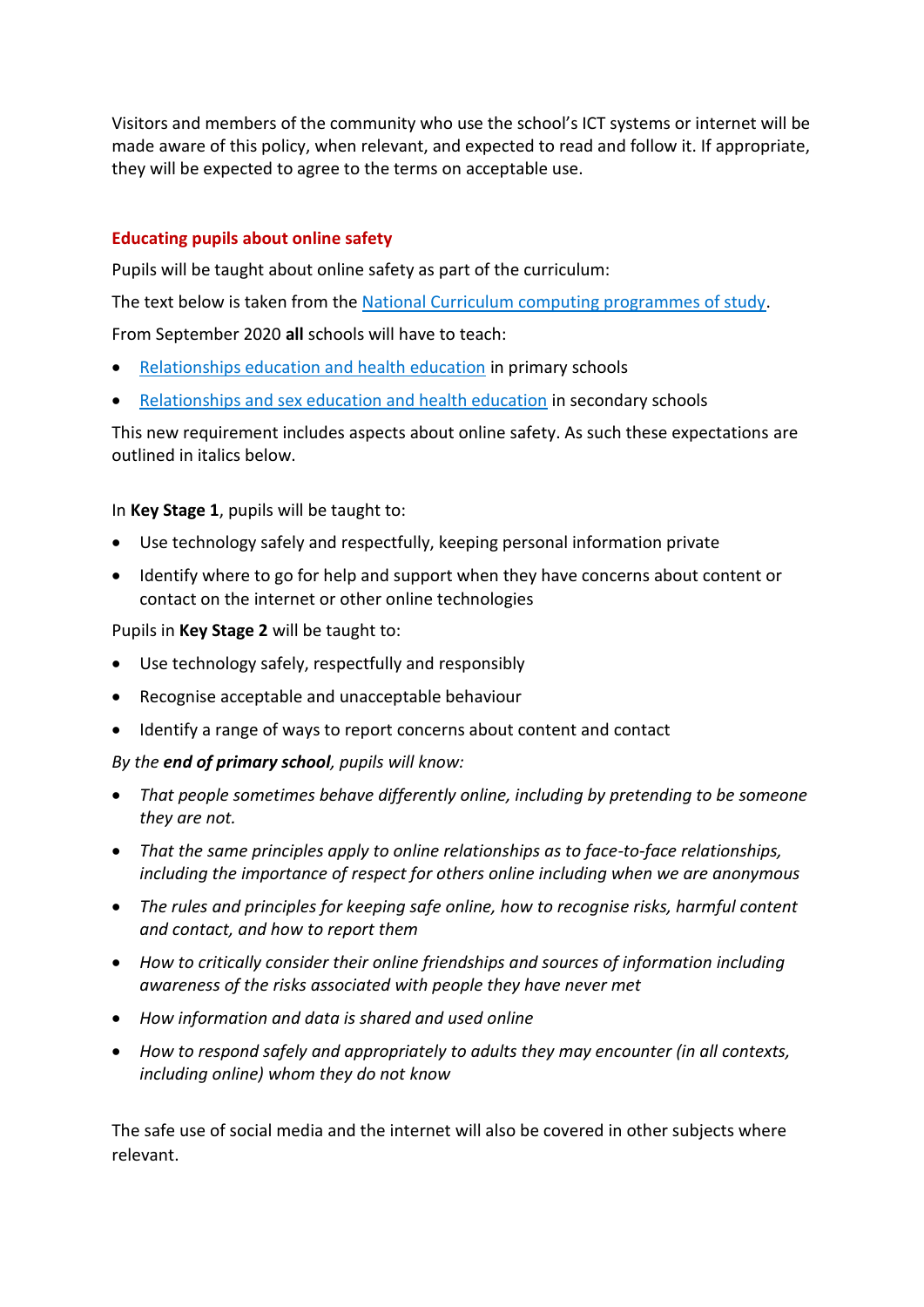The school will use assemblies to raise pupils' awareness of the dangers that can be encountered online and may also invite speakers to talk to pupils about this.

#### **Acceptable use of the internet in school**

All pupils, parents, staff, volunteers and governors are expected to adhere to our Acceptable Use policy. Visitors will be expected to read and agree to the school's terms on acceptable use if relevant.

Use of the school's internet must be for educational purposes only, or for the purpose of fulfilling the duties of an individual's role.

We will monitor the websites visited by pupils, staff, volunteers, governors and visitors (where relevant) to ensure they comply with the above.

#### **Pupils using mobile devices in school**

Pupils are allowed, but not encouraged, to bring mobile devices into school if their parents/carers deem it necessary. Mobile devices, including phones and tablets, are not permitted to be used during school hours. Devices will be signed in and out each day and kept locked in the school office.

Any use of mobile devices in school by pupils must be in line with the acceptable use agreement.

#### **Staff using work devices outside school**

Staff members using a work device outside school must not install any unauthorised software on the device and must not use the device in any way which would violate the school's terms of acceptable use.

Staff must ensure that their work device is secure and password-protected, and that they do not share their password with others. They must take all reasonable steps to ensure the security of their work device when using it outside school.

Work devices must be used solely for work activities.

#### **How the school will respond to issues of misuse**

Where a pupil misuses the school's ICT systems or internet, we will follow the procedures set out in our policies on behaviour and ICT and internet acceptable use. The action taken will depend on the individual circumstances, nature and seriousness of the specific incident, and will be proportionate.

Where a staff member misuses the school's ICT systems or the internet, or misuses a personal device where the action constitutes misconduct, the matter will be dealt with in accordance with the staff code of conduct. The action taken will depend on the individual circumstances, nature and seriousness of the specific incident.

The school will consider whether incidents which involve illegal activity or content, or otherwise serious incidents, should be reported to the police.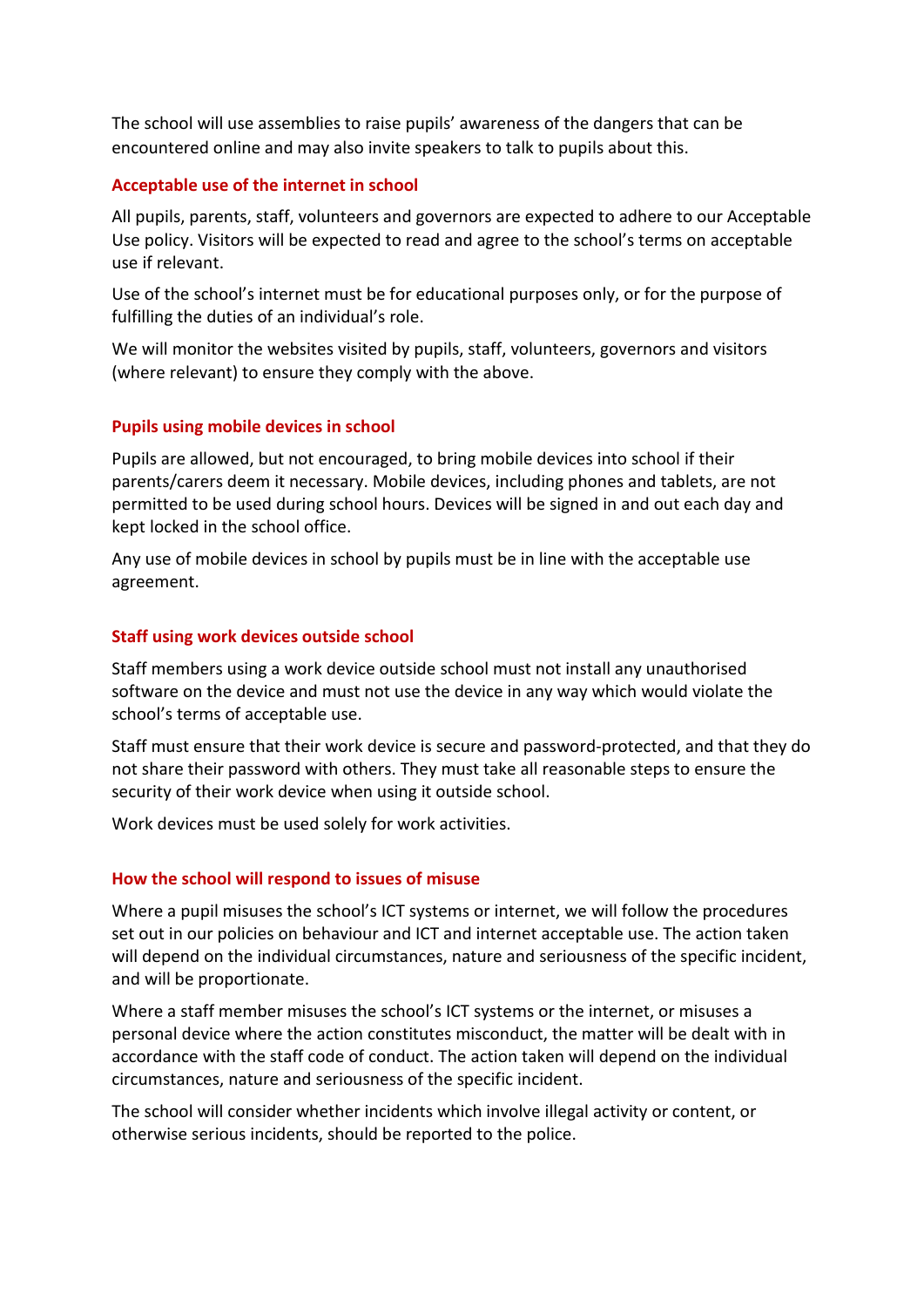#### **Monitoring arrangements**

The DSL and Online Safety Officer logs behaviour and safeguarding issues related to online safety.

This policy will be reviewed annually by the Online Safety Officer. At every review, the policy will be shared with the governing board.

**Approved by: C. Ascroft (Governing body) and P. Thomson (headtacher)**

**Last reviewed: March 2020**

**Next review due: March 2021**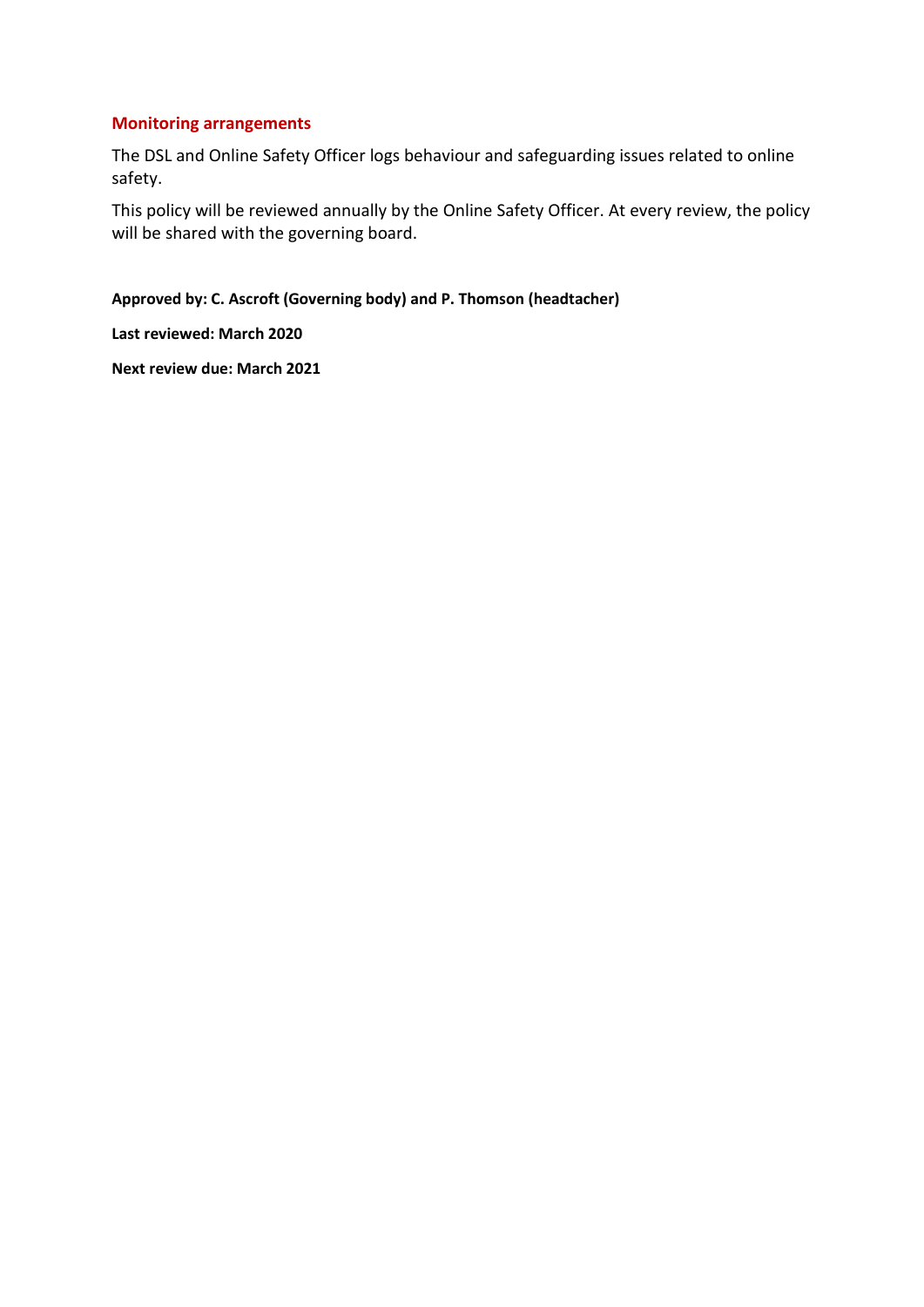

## **St John's Church of England Primary School**

## **Acceptable Use Agreement (staff, governors, volunteers and visitors)**

**When using the school's ICT systems and accessing the internet in school, or outside school on a work device (if applicable), I will not:**

- Access, or attempt to access inappropriate material, including but not limited to material of a violent, criminal or pornographic nature (or create, share, link to or send such material)
- Use them in any way which could harm the school's reputation
- Access social networking sites or chat rooms
- Use any improper language when communicating online, including in emails or other messaging services
- Install any unauthorised software, or connect unauthorised hardware or devices to the school's network
- Share my password with others or log in to the school's network using someone else's details
- Take photographs of pupils without prior parental/carer consent.
- Share confidential information about the school, its pupils or staff, or other members of the community
- Access, modify or share data I'm not authorised to access, modify or share
- Promote private businesses, unless that business is directly related to the school
- I will only use the school's ICT systems and access the internet in school, or outside school on a work device, for educational purposes or for the purpose of fulfilling the duties of my role.
- I agree that the school will monitor the websites I visit and my use of the school's ICT facilities and systems.
- I will take all reasonable steps to ensure that work devices are secure and password-protected when using them outside school, and keep all data securely stored in accordance with this policy and the school's data protection policy.
- I will let the designated safeguarding lead (DSL) and Online Safety Officer know if a pupil informs me they have found any material which might upset, distress or harm them or others, and will also do so if I encounter any such material.
- I will always use the school's ICT systems and internet responsibly, and ensure that pupils in my care do so too.

| Signed (staff member/governor/volunteer/visitor): | Date: |
|---------------------------------------------------|-------|
|                                                   |       |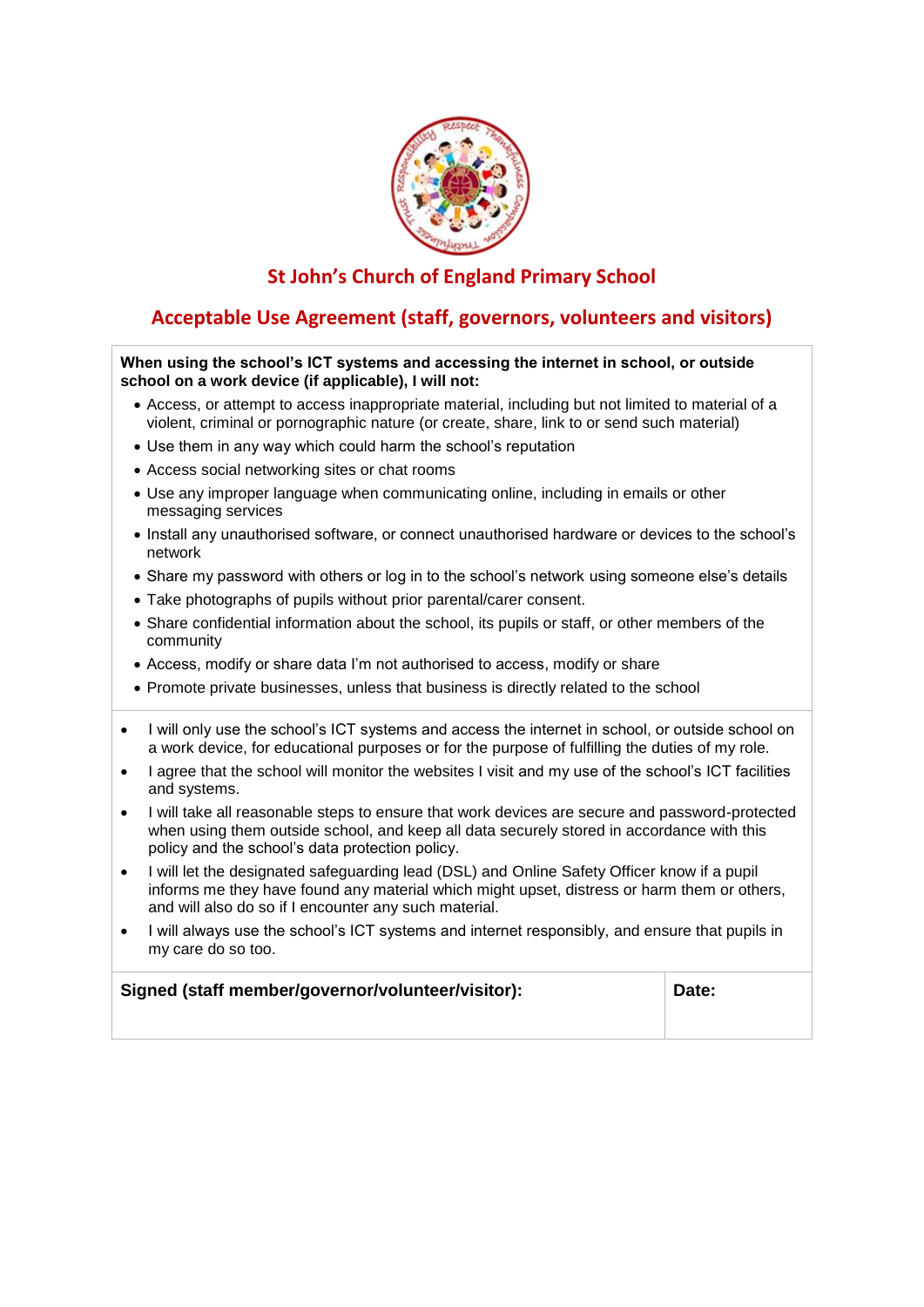

## **St John's Church of England Primary School**

## **Acceptable Use Agreement (parents and carers)**

New technologies have become integral to the lives of children and young people in today's society, both within and outside school. The internet, digital information and communications technologies are powerful tools, which open up new opportunities for everyone. These technologies can stimulate discussion, promote creativity and stimulate awareness of context to promote effective learning. Young people should have an entitlement to safe internet access at all times.

At St. John's Church of England Primary School, we want to ensure:

- young people will be responsible users and stay safe while using the internet and other communications technologies for educational, personal and recreational use.
- school ICT systems and users are protected from accidental or deliberate misuse which could put the security of the systems and users at risk.
- parents and carers are aware of the importance of online safety and are involved in the education and guidance of young people with regard to their on-line behaviour.

Parents/carers are kindly requested to read and adhere to our Acceptable Use Policy. If you would like to request a paper copy, please contact the school office. Further online safety information is available on our school website or please speak to our Online Safety Officer (Miss G Lovelock).

- $\triangleright$  As the parent/carer of a pupil(s) at St John's Church of England Primary School, I give permission for my son/daughter to have access to the internet and to ICT systems at school.
- $\triangleright$  I know that my child has read their own ICT Pupil Rules and will receive online safety education to help them understand the importance of the safe use of ICT, both in and out of school.
- $\triangleright$  I understand the school will take every reasonable precaution, including monitoring and filtering systems, to ensure pupils will be safe when they use internet and ICT systems.
- $\triangleright$  I recognise that school cannot ultimately be held responsible for the nature and content of materials accessed on the internet.
- $\triangleright$  I understand that if my child does not follow these online safety rules, they could be stopped from using the computers in school.
- $\triangleright$  I am aware that my child's activity on ICT systems will be monitored and I will be contacted if there are any E-safety concerns.
- $\triangleright$  I will encourage my child to adopt safe use of internet and digital technologies at home and will inform school if I have concerns over my child's online safety.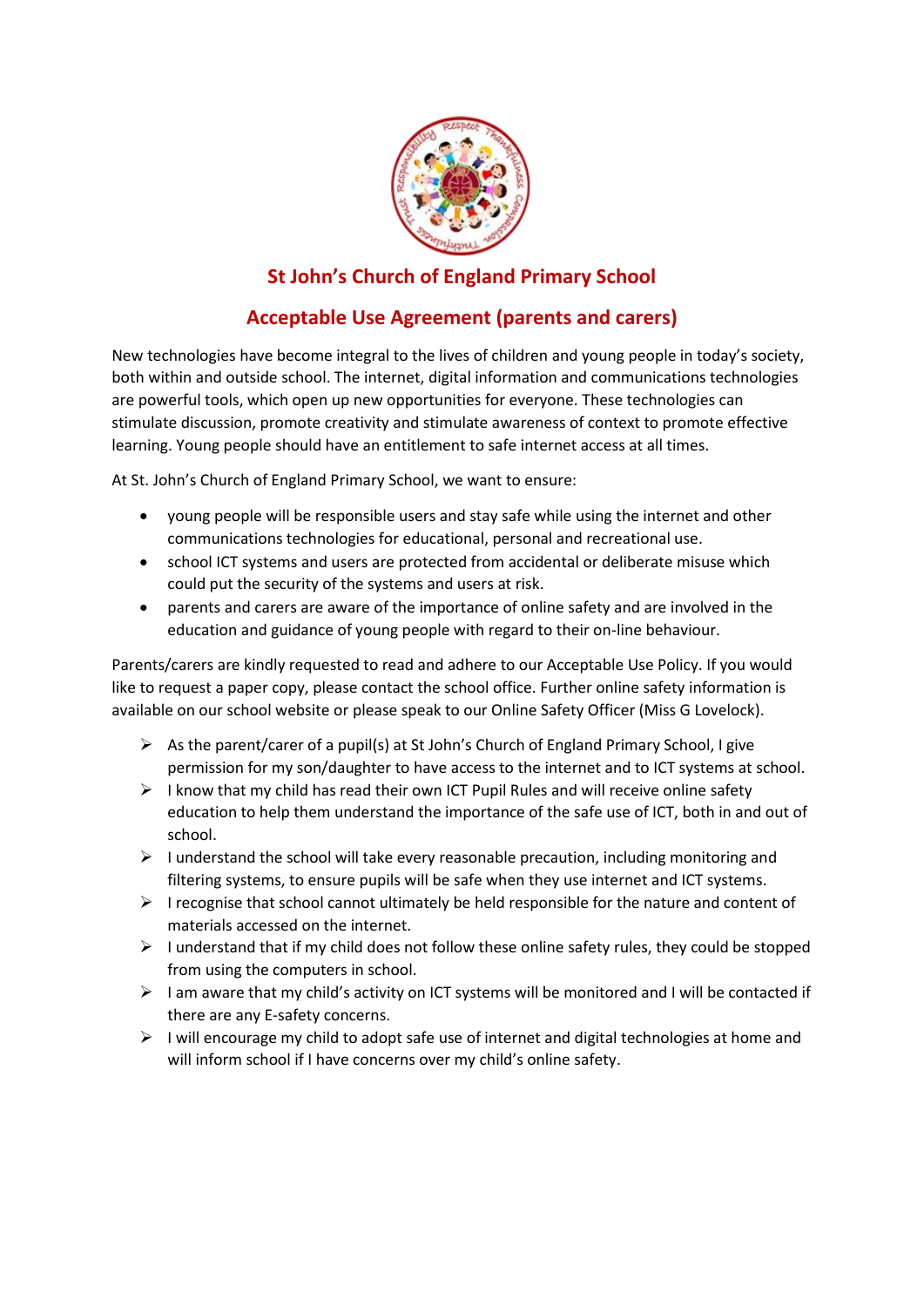#### **Addendum to Online Safety Policy March 2020**

#### **Response to COVID-19**

In response to the COVID-19 pandemic, the UK Government has issued guidance and advice about coronavirus in educational settings for staff, parents and carers, pupils and student[s.](https://www.gov.uk/government/publications/covid-19-safeguarding-in-schools-colleges-and-other-providers)  [Coronavirus \(COVID-19\): safeguarding in schools, colleges and other providers,](https://www.gov.uk/government/publications/covid-19-safeguarding-in-schools-colleges-and-other-providers) published by the Department for Education (March 2020), refers to the necessity for safeguarding procedures for remote learning.

There have been significant changes within our setting in response to the outbreak. The majority of pupils are now at home and staffing is likely to be significantly affected through illness and self-isolation. Despite the changes, the school's Child Protection Policy is fundamentally the same: children and young people always come first, staff should respond robustly to safeguarding concerns and contact the DSL in line with our established safeguarding procedure.

At St John's Church of England Primary School, we already have robust safeguarding procedures currently in place. Our Child Protection Policy and Online Safety Policy are available on the school website or a paper copy is available from the school office upon request. This addendum sets out some of the adjustments we are making in line with the changed arrangements in the school and following advice from government and local agencies.

Please note this guidance refers to **remote learning** only.

#### **Risk online**

Pupils will be using the internet more during this period. We are using our school website, managed by School Spider, to provide home learning activities. Staff will be aware of the signs and signals of cyberbullying and other online risks and apply the same child-centred safeguarding practices as when children were learning at school.

- We are continuing to ensure appropriate filters and monitors are in place for the children of key workers/vulnerable children still in school. We will liaise with our technical support for as long as we are able under the unprecedented circumstances.
- Our school website is managed by School Spider, which is GDPR-compliant.
- We have taken on board guidance from the [UK Safer Internet Centre](https://swgfl.org.uk/resources/safe-remote-learning/) on safe remote learning. We have reviewed the code of conduct and information sharing policy accordingly - information will only be shared with school staff as necessary for the setting of work.
- Staff have been reminded of the school's code of conduct and importance of using school systems to communicate with children and their families.
- Children accessing remote learning receive guidance on keeping safe online and know how to raise concerns with the school, [Childline,](https://www.childline.org.uk/?utm_source=google&utm_medium=cpc&utm_campaign=UK_GO_S_B_BND_Grant_Childline_Information&utm_term=role_of_childline&gclsrc=aw.ds&&gclid=EAIaIQobChMIlfLRh-ez6AIVRrDtCh1N9QR2EAAYASAAEgLc-vD_BwE&gclsrc=aw.ds) th[e UK Safer Internet Centre](https://reportharmfulcontent.com/) and [CEOP.](https://www.ceop.police.uk/safety-centre/) Links are available to parents and pupils through our school website.